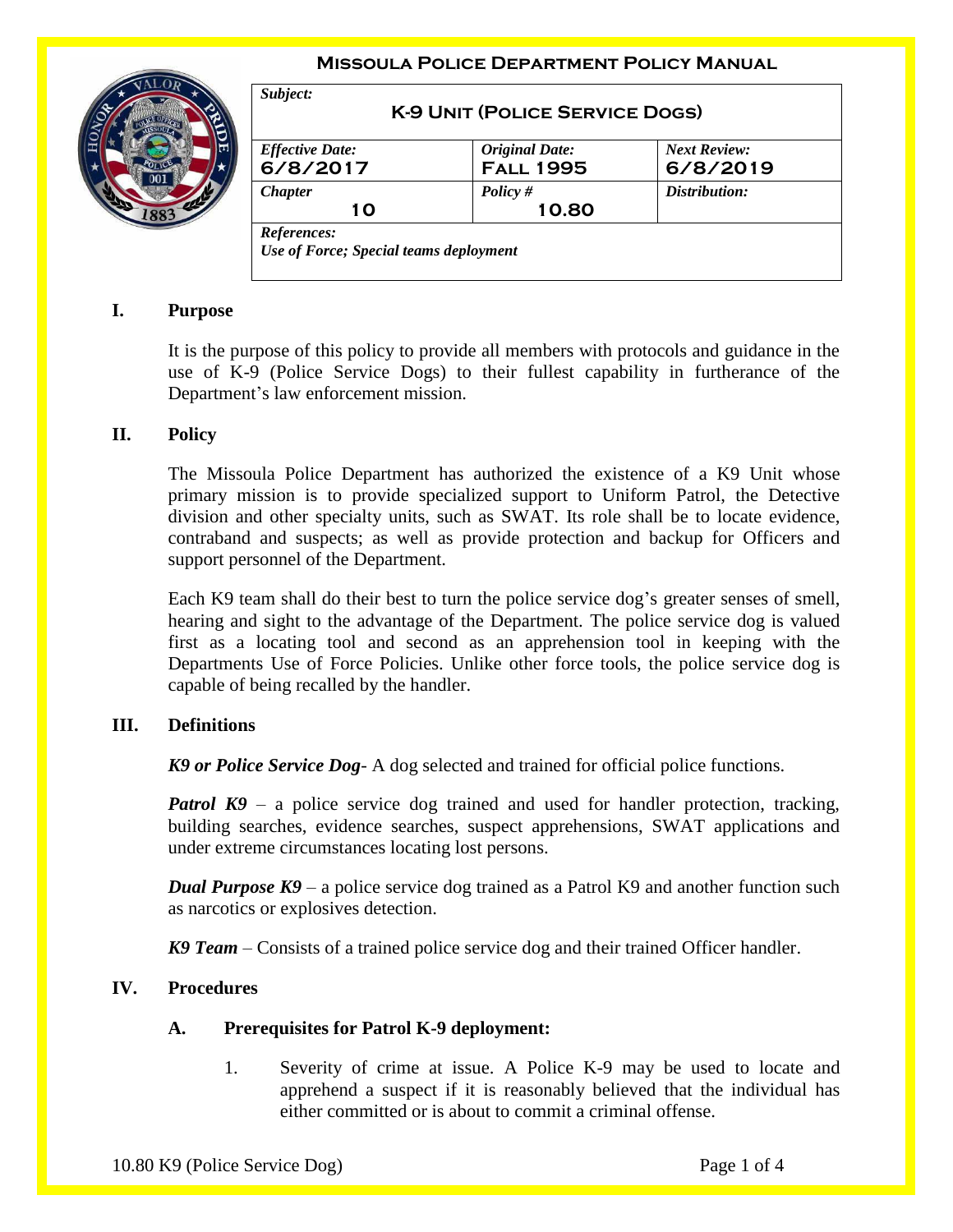- 2. Whether the suspect poses an immediate threat to the safety of law enforcement officers or others.
- 3. Whether the suspect is actively resisting arrest or attempting to evade arrest by flight.
- 4. A supervisor may order a handler to deploy or not deploy the K-9, but will assume all responsibility for doing so.
- 5. Police Service Dogs will only be used to search for missing persons when the risk of a possible contact is clearly outweighed by the risk of life threatening exposure or injury.

## **B. Prerequisites for K9 Drug Sniffs:**

The Montana Supreme Court has decided case law establishing that K9 sniffs are not searches, per se; yet the use of a Police Service Dog to perform a sniff requires particularized suspicion of a controlled substance to do so without express consent.

## **C. Requesting K9 Assistance**

- 1. Any Officer who can show the above criteria have been met may request the assistance of an on-duty K-9 Unit.
	- a) If there is no K-9 Unit available, the K-9 Supervisor will be contacted. The K-9 Supervisor will determine if an off-duty K-9 Unit should respond to the scene. If the K-9 Supervisor is not available, the Shift Commander will contact a K-9 team directly.
	- b) The K-9 handler should have the ultimate authority not to deploy the dog. The handler shall evaluate each situation and determine if the use of a Police Service Dog is technically feasible.
- 2. Requests for the K-9 Unit to assist with Search/Arrest Warrants will go through the K-9 Supervisor. When there is no K-9 Unit Supervisor available, the Shift Commander will make the determination.
	- a) Pre-scheduled warrant service is preferred and encouraged.
- 3. Outside agency requests:

The Department's Mutual Aid Policy applies in full to providing K9 assistance to other Agencies.

- a) Agencies requesting Missoula Police K-9 teams outside of Missoula County must first be approved by the On-Call Staff Officer.
- b) Agencies requesting Missoula Police K-9 teams inside Missoula County should be processed through the K-9 Supervisor. If the K-9 Supervisor is not available, the Shift Commander will determine if the K-9 Unit will respond.
- c) All the above prerequisites must be present prior to granting the assistance requested.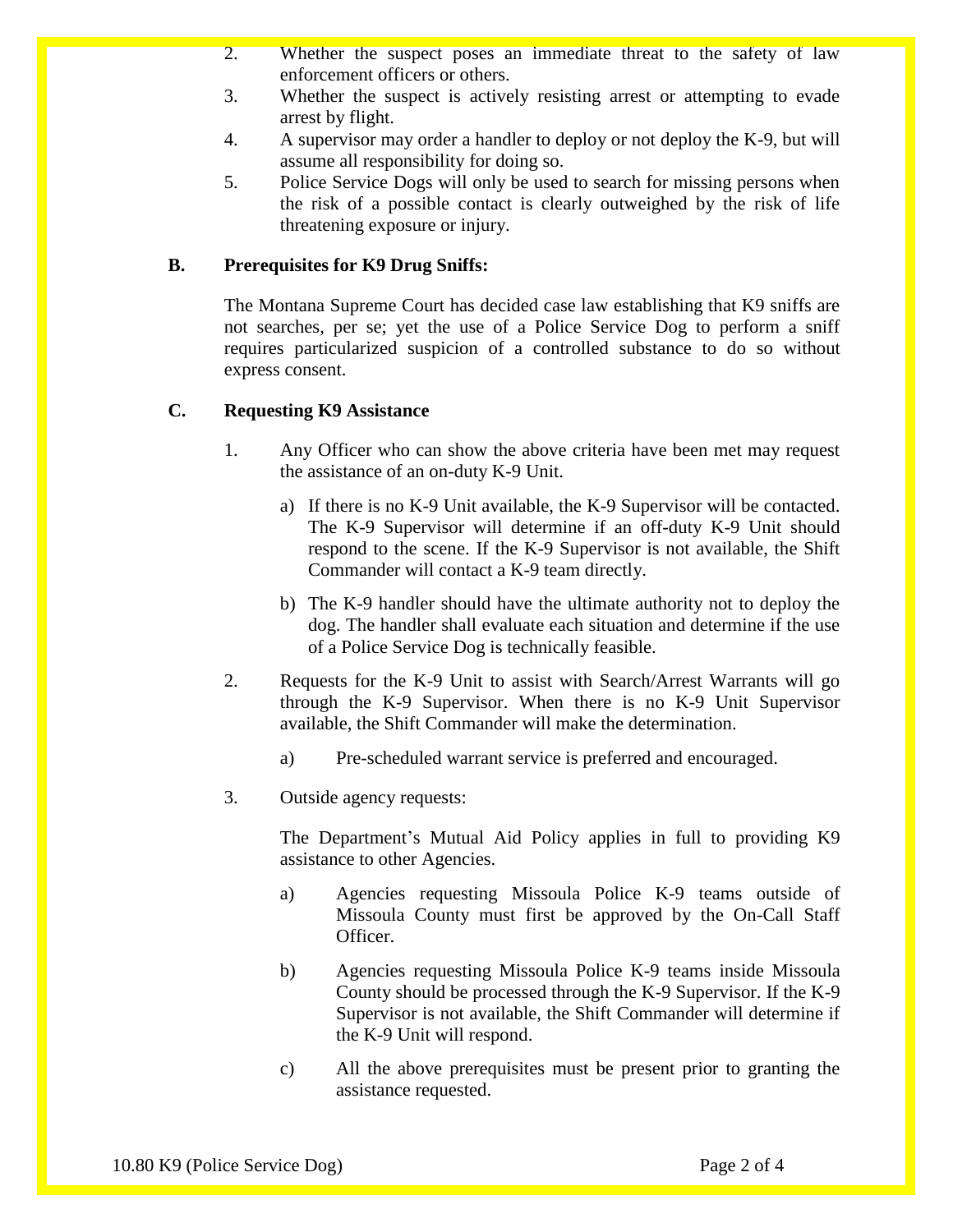d) At least one Missoula Police Officer will accompany the K-9 team as a cover officer. The K-9 team may request more cover officers depending on the severity of the crime. The request will be made through the available shift commander.

# **D. K9 Contacts**

- 1. Citizen Contact with the K-9
	- a) All contacts will be provided immediate medical attention, no matter how slight the contact is.
	- b) The on-shift Supervisor and K-9 Supervisor must be informed.
	- c) Photos will be recorded using a digital camera, including:
		- Photos of the actual injury.
		- Photos of area in question if an injury is not visible.
		- Photos of physical location the contact took place.
	- d) A supervisor shall conduct a recorded interview with the contacted person.
	- e) A Use of Force form must be completed by the Supervisor. If the K-9 Supervisor is not available, the Shift Commander will accomplish this task.
	- f) If the injury is serious, on-call Staff must be notified.
- 2. Contact with Police personnel
	- a) Medical attention is encouraged if necessary.
	- b) The K9 Supervisor and the Shift Commander must be informed.
	- c) A Workman's Compensation form will be completed as needed.
	- d) Photos will be recorded using a digital camera, including:
		- Photos of the actual injury.
		- Photos of area in question if an injury is not visible.
		- Photos of physical location the contact took place.
	- e) Notification to on-call staff when any significant injury or circumstances.

## **E. Additional Handler Responsibilities**

During a normal duty work week, five (5) hours of K9 handlers' time worked is allocated to care of their assigned police service dog and equipment.

- 1. K9 Vehicle
	- a) Each K-9 Team for the Missoula Police Department is assigned a properly equipped patrol vehicle.
	- b) The K-9 Officer will be responsible to ensure regular care and maintenance of the patrol vehicle.
	- c) The K-9 vehicle will be kept at the K-9 Officer's home unless otherwise specified.